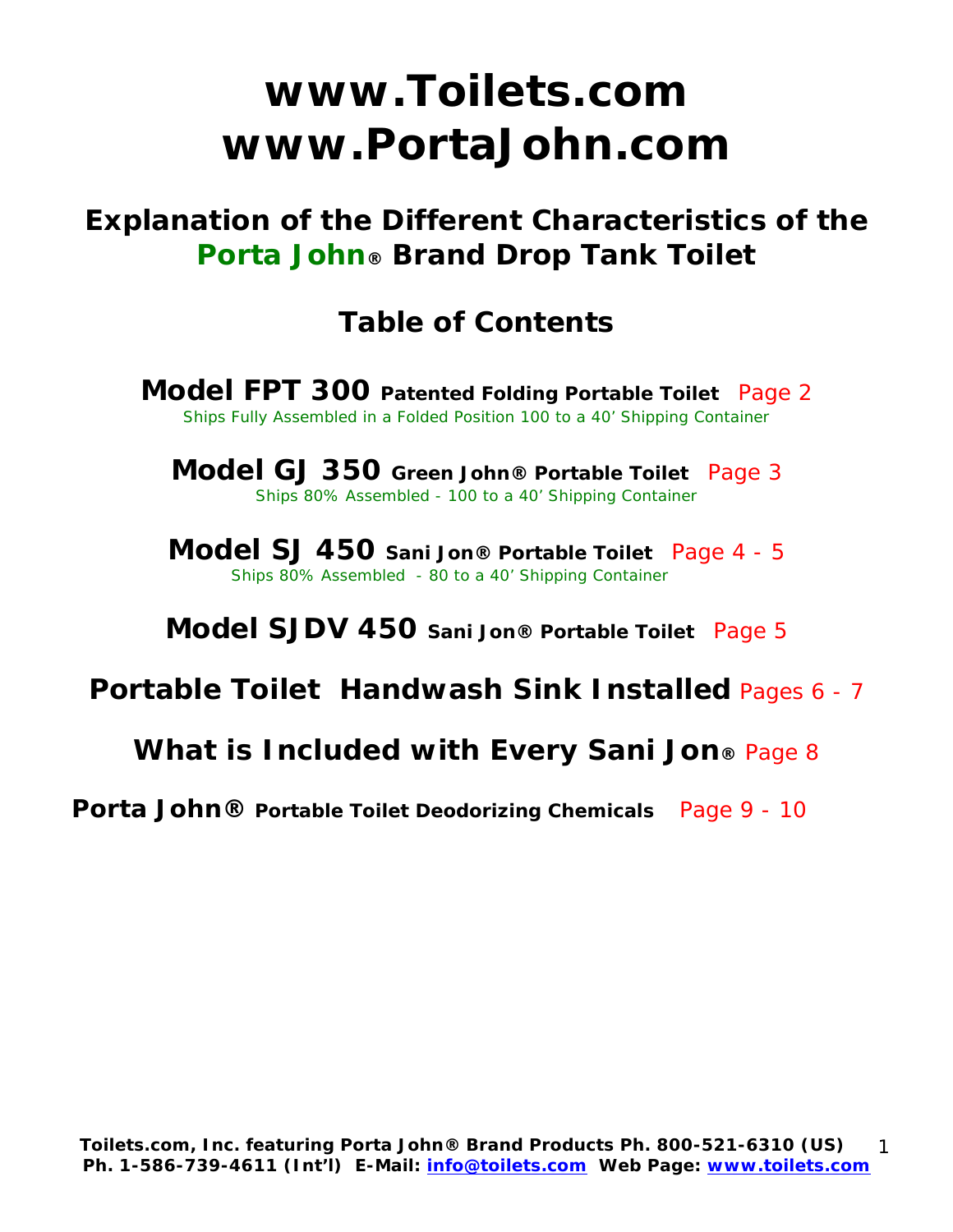## **Explanation of the Different Characteristics of the Porta John® Brand Drop Tank Toilet**

**The unique characteristics of Model FPT 300 patented folding portable toilet:** 

**Dimensions 41" (1.04m) x 41" (1.04m) x 84" (2.90M) Holding Tank Capacity 65 Gallon (246 liters)** 

Ships Completely Assembled in the Folded Position. Flip Top Holding Tank Allows for Complete Cleaning and Inspection for Trash



10 Complete Model FPT 300







Model FPT 300 Flip Top Holding Tank

Assembles and disassembles in less than 3 minutes









Holding tank fits through the door of the Model FPT 300.

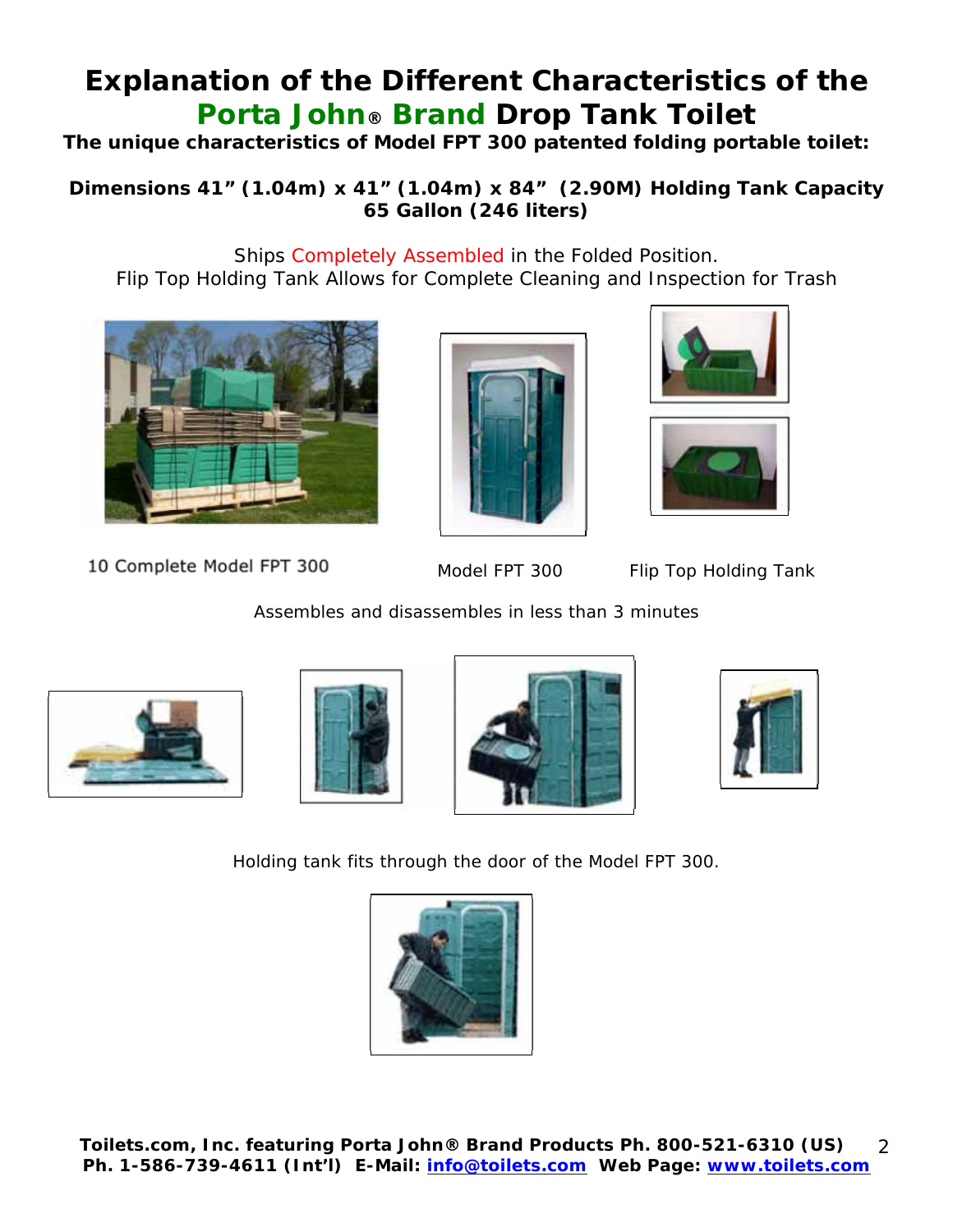## **Explanation of the Different Characteristics of the Green John® Model GJ 350 Drop Tank Toilet**

**The unique characteristics of Model GJ 350 folding portable toilet:** 

**Dimensions 41" (1.04m) x 41"(1.04m) x 84" (2.90m) Holding Tank Capacity 65 Gallon (246 liters)** 

### **100 Percent Aluminum Covered Corners and Edges**

Door Jamb is Aluminum All Corners Are Covered by 2" Aluminum Angles Floor is Plastic Covered Threshold & Kick-Plate are Galvanized Steel 4 Stainless Steel Door Hinges Unit Anchored to Floor with Eleven Steel Bolts Floor Anchored to 4" by 4" Treated Runners by 4 - 6" Steel Bolts The Green John® is shipped 80% assembled and 50 can be shipped in a 20' container.





### Aluminum Covered Edges



Holding Tank has a Flip Top Lid for Safety and Easy Cleaning

GJ 350 Can be Fitted With a Dump Valve for a Shower or Waste Disposal



**Economical, Attractive Designed for Low Maintenance Light-Enhancing Roof 41" x 41" x 80" 1.04m x 1.04m x 2.90m 186 lbs.**

The Green John® is shipped 80% assembled and 50 can be shipped in a 20' container.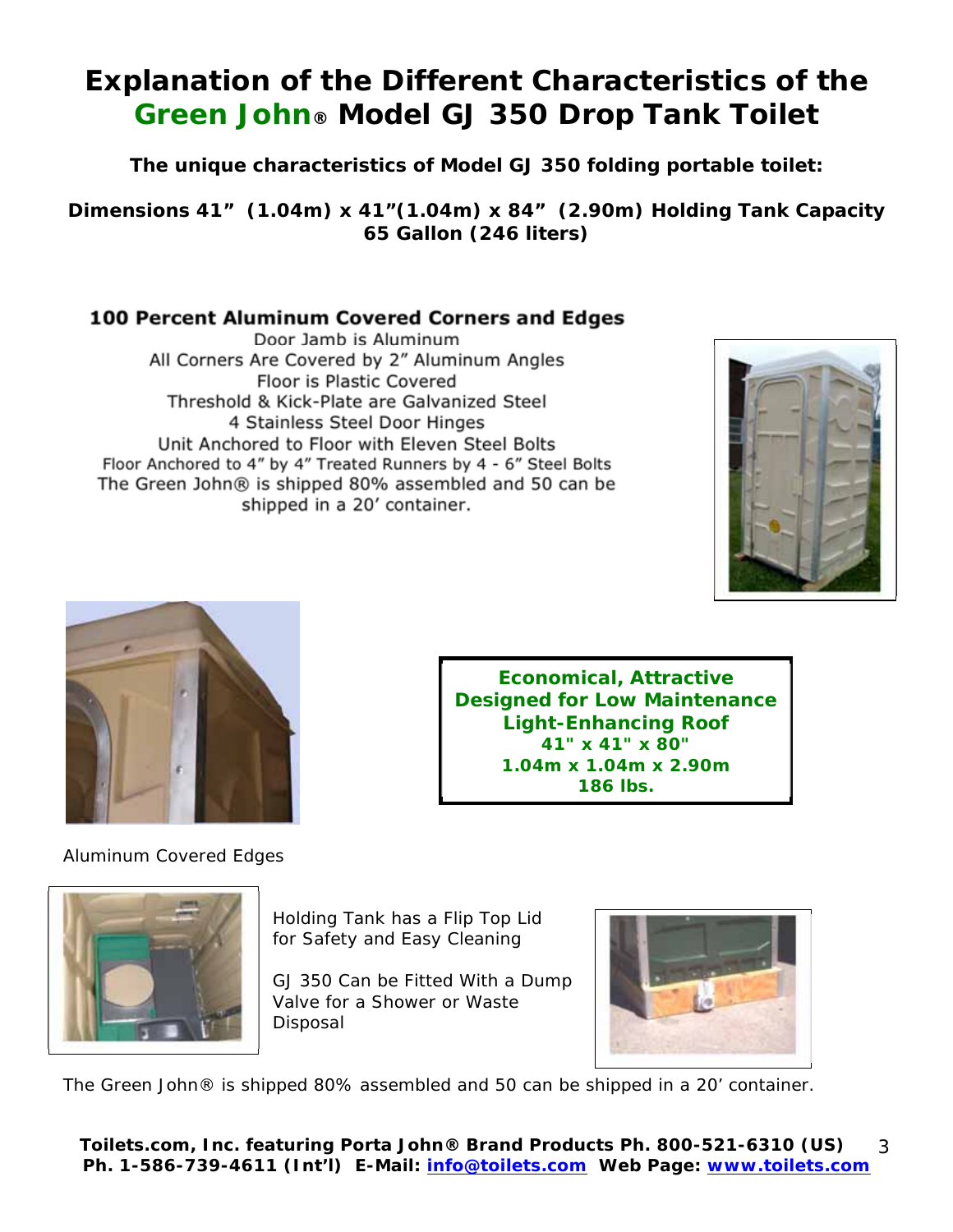## **Explanation of the Different Characteristics of the Sani Jon® Model SJ 450 Drop Tank Toilet**

**The unique characteristics of the Model SJ 450 folding portable toilet: Dimensions 44" (112cm) x 44" (112cm) x 89" (239cm) Holding Tank Capacity 68 Gallon (257 liters)** 





Exterior Aluminum Corner **Interior Aluminum Corner** 

The Sani Jon® has double covered corners and is manufactured to be both versatile and sturdy to allow for years of use. It is fitted with dump valves, showers, comfort stations and hand wash sinks. The Sani Jon® is shipped 80% assembled and 40



Model SJ 450 SJS 450 SJCS 600 SJHW 450

**Dump Pictures** 





can be shipped in a 20' container.







Holding Tank With Dump Valve Attachment

**Toilets.com, Inc.** *featuring* **Porta John® Brand Products Ph. 800-521-6310 (US) Ph. 1-586-739-4611 (Int'l) E-Mail: info@toilets.com Web Page: www.toilets.com** 4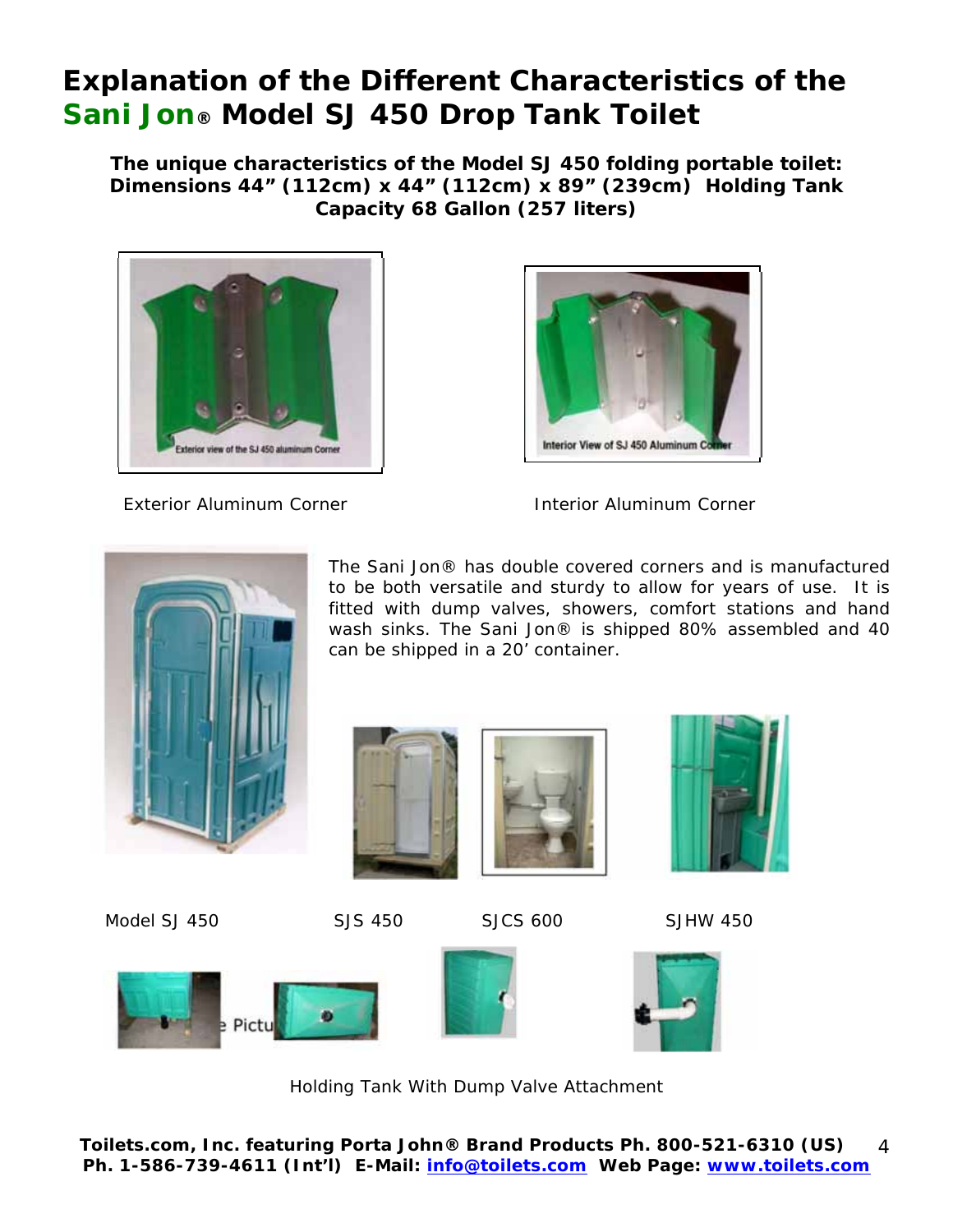## Sani Jon ® Dump Valve Model SJDV 450



SJDV 450 – Under Section Dump Assembly Rear View Of Dump Valve With Cap





Dual Dump Valve Toilet **Dual Toilet Dump Valve** Rear View of Dump Trailer with Internal Sinks **Assembly** Assembly Valve Model SJ 450







Each Dump Valve Equipped Sani Jon® is shipped with the dump assembly attached to the toilet floor platform. Any additional parts are shipped in the holding tank.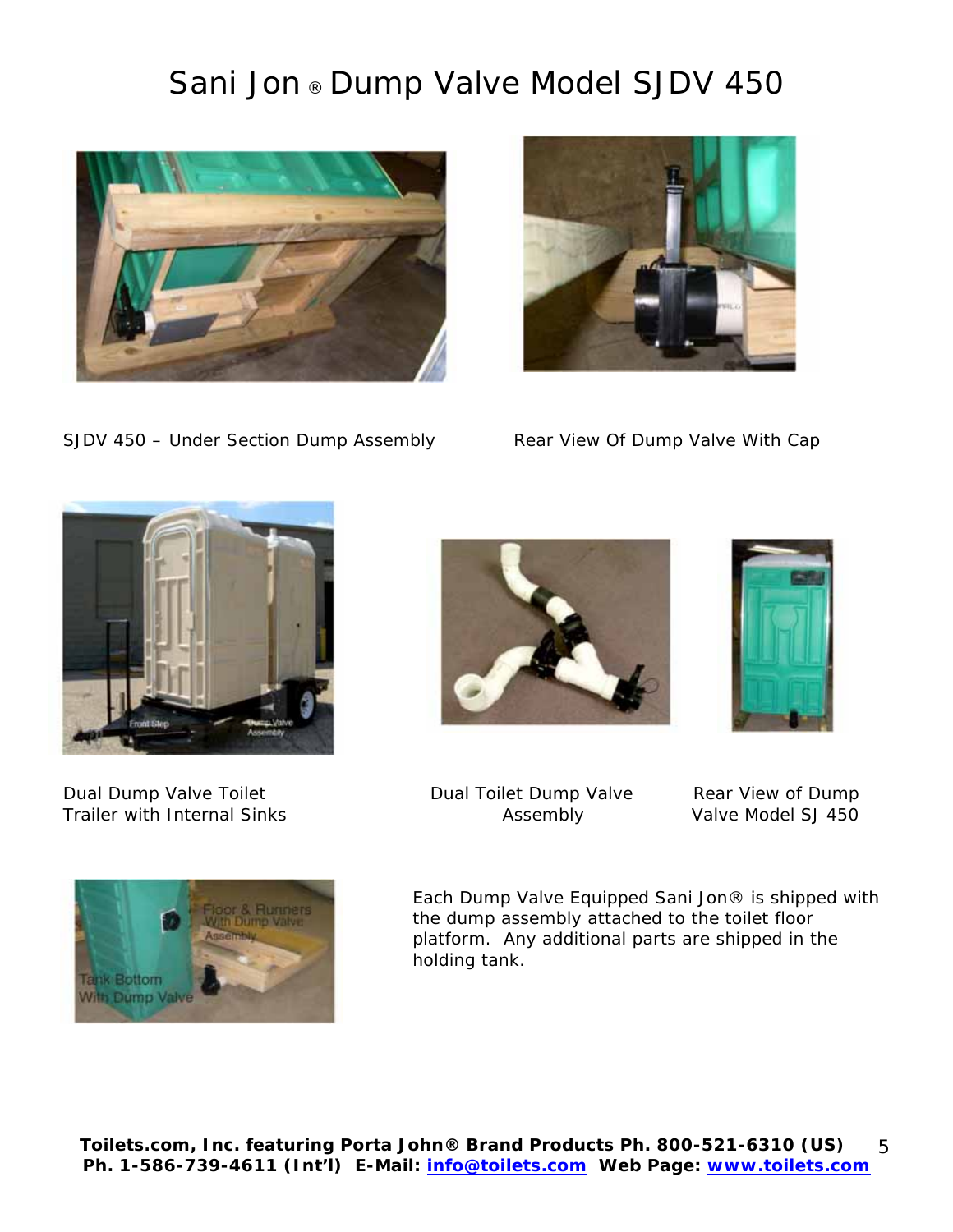# Porta John<sup>®</sup> Portable Toilet and Sink Combination

Sink Waste Water Exit is in The Holding Tank Sink Replaces The Urinal (Urinal is Included)







Model SJHD 450SI Dimensions: 44" x 44" x 89" 70 Gallon (280L) Holding Tank 12 Gallon (48L) Sink Ships 60 in a 40' Container



Model GJ 350SI Dimensions: 41" x 41" x 80" 65 Gallon (260L) Holding Tank 12 Gallon (48L) Sink Ships 70 in a 40' Container

info@toilets.com www.toilets.com 800-521-6310 USA 586-739-4611 International





**Each Sink Includes: Foaming Hand Soap and Paper Towel Dispensers and a Supply of Consumables** 

**Toilets.com, Inc.** *featuring* **Porta John® Brand Products Ph. 800-521-6310 (US) Ph. 1-586-739-4611 (Int'l) E-Mail: info@toilets.com Web Page: www.toilets.com** 6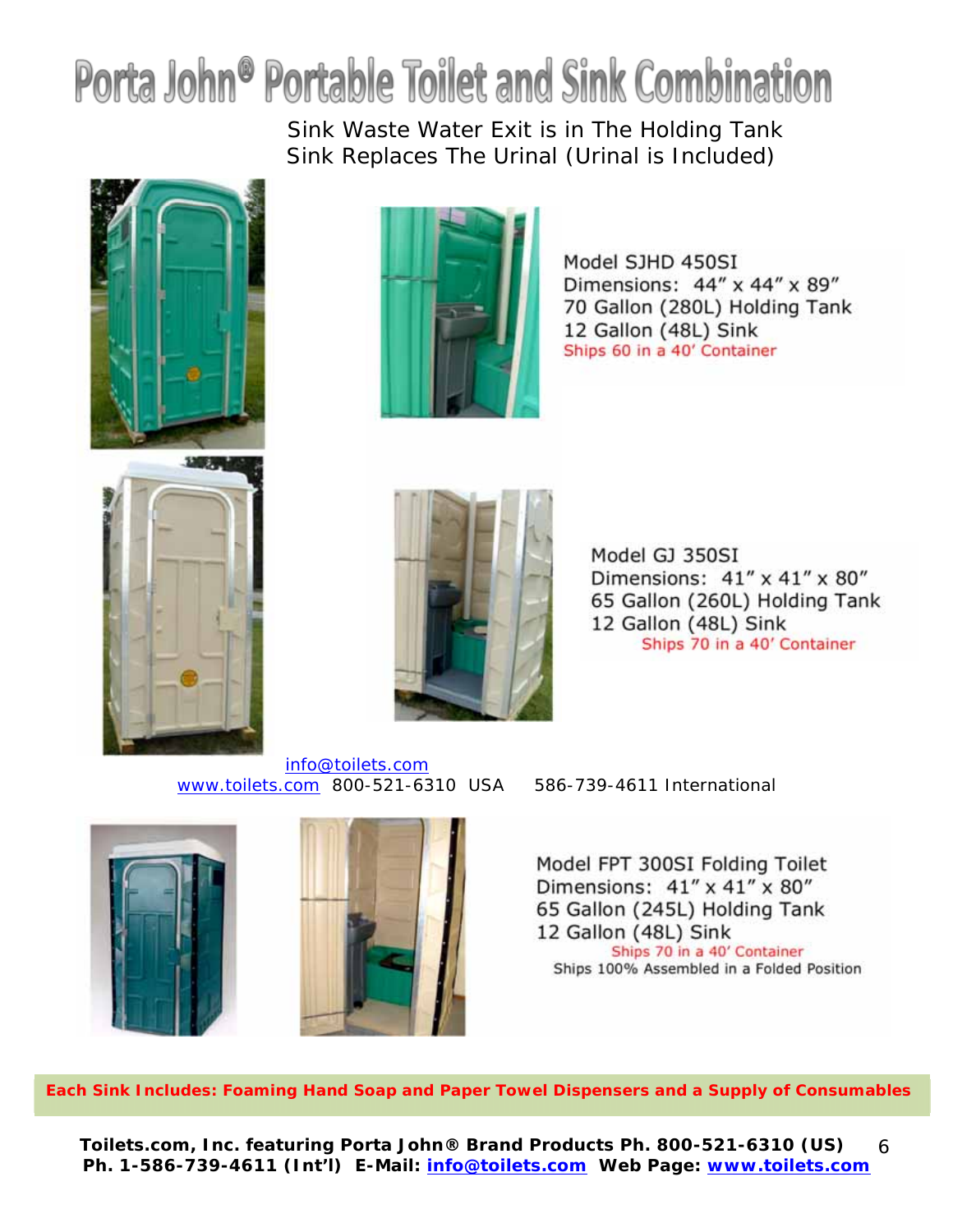

12 Gallon (48 Liter Sink) Front View

Foaming Hand Soap Paper Towel Toilet Tissue Dispensers **Included** 



SJHD 450 + Internal 12 Gallon Sink Trailer Mounted



Sink Dual Discharge Option

12 Gallon (48 Liter Sink) Rear View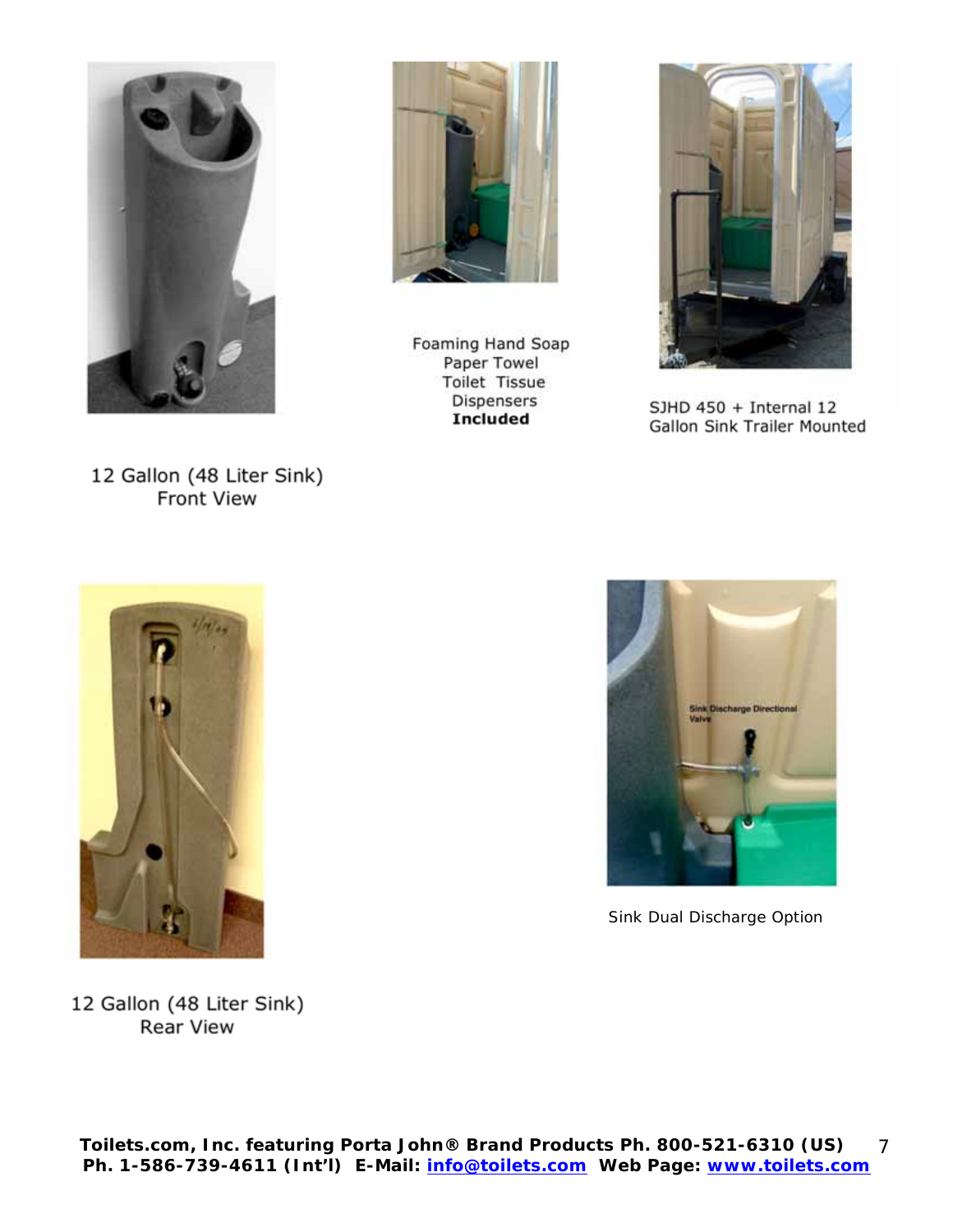## **What is Included with Every Sani Jon**®

www.PortaJohn.com Portable Toilet Consumables

www.toilets.com - www.handsanitizers.com





www.handsanitizers.com

Hand Sanitizer Refill Included in the Consumables Package

www.handsanitizers.com www.toilets.com Hand Sanitizer Dispenser Included in the Consumables Package



Jumbo Toilet Tissue Holder Paper Included with Installation

> Equivalent to Five Standard Rolls of **Toilet Paper**

Starter Supply of Portable Toilet Deodorizer



**Toilets.com, Inc.** *featuring* **Porta John® Brand Products Ph. 800-521-6310 (US) Ph. 1-586-739-4611 (Int'l) E-Mail: info@toilets.com Web Page: www.toilets.com** 8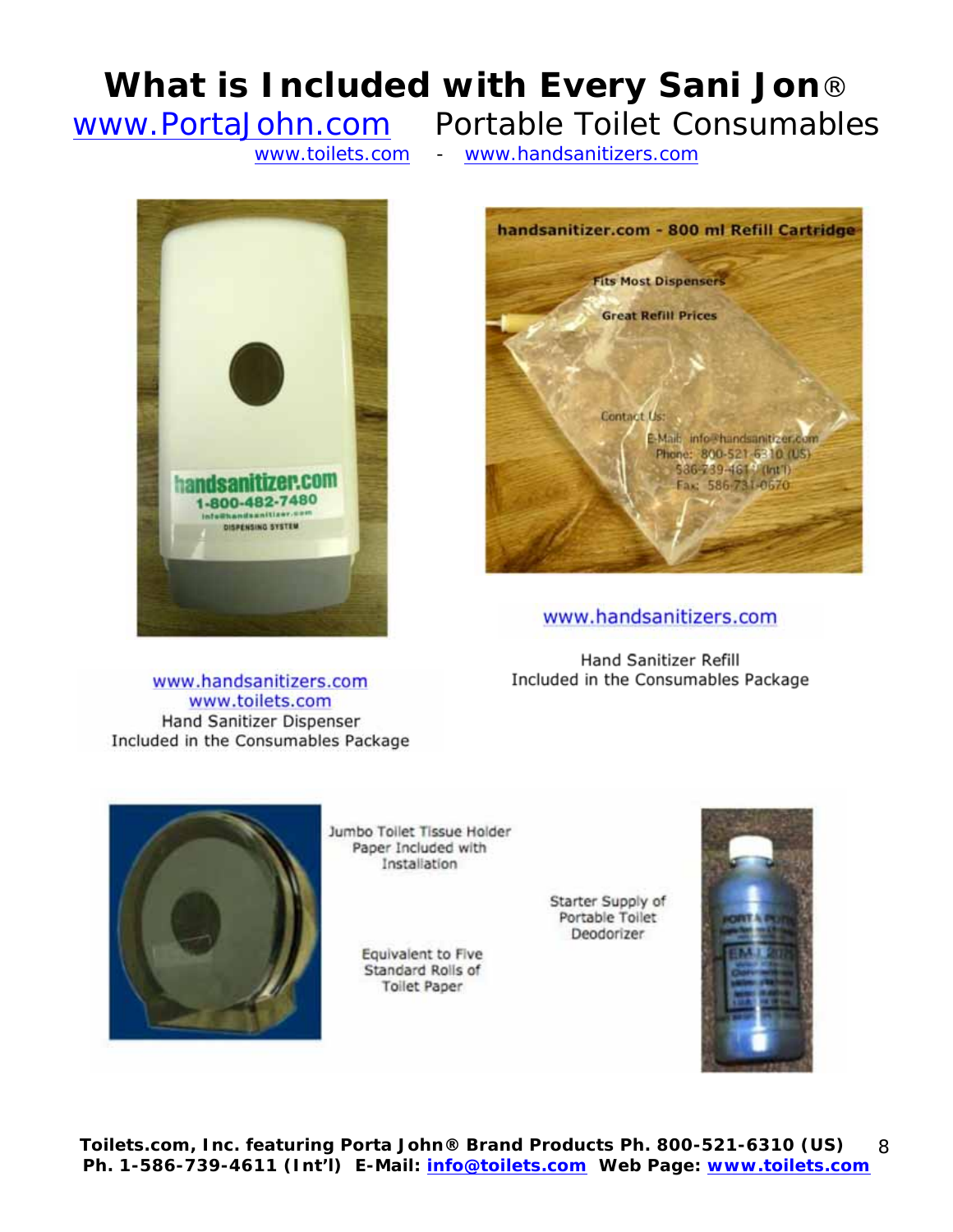# **PortableToiletChemicals.com ToiletChemicals.com**



When ordering with a portable toilet purchase, we ship 1 drum in 11 – five gallon pails at the drum price. This reduces the freight cost by reducing the cu. ft. The chemical ratio is 1 to 100 gallons of water. To request a quote e-mail:

**info@toilets.com**

Two 5 gallon pails can ship in any of our portable toilet holding tanks. The chemical mixing ratio is 1 to 100 gallons of water. To request a quote please E-mail: **info@toilets.com**





The handy one gallon size container of our EMJ 2075 mixing ratio is 1 to 100 and will work in RV and/or portable toilets. Please feel free to E-mail: **info@toilets.com** 

**Toilets.com, Inc.** *featuring* **Porta John® Brand Products Ph. 800-521-6310 (US) Ph. 1-586-739-4611 (Int'l) E-Mail: info@toilets.com Web Page: www.toilets.com**  $\mathsf{Q}$